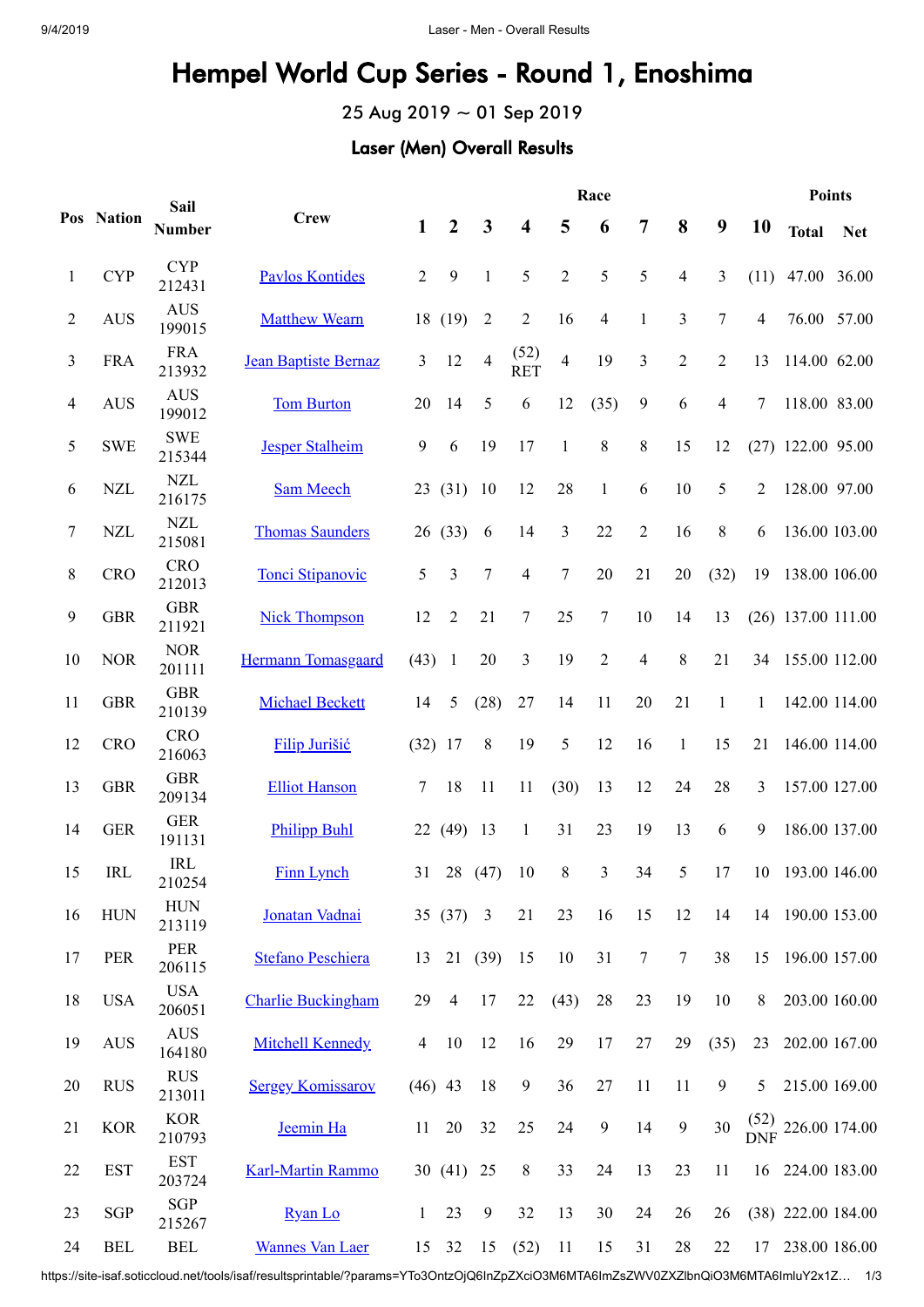| 9/4/2019 | Laser - Men - Overall Results |                        |                                     |           |                |                    |                    |                 |                    |                    |      |                                   |               |                  |  |
|----------|-------------------------------|------------------------|-------------------------------------|-----------|----------------|--------------------|--------------------|-----------------|--------------------|--------------------|------|-----------------------------------|---------------|------------------|--|
|          |                               | 211121                 |                                     |           |                |                    | <b>BFD</b>         |                 |                    |                    |      |                                   |               |                  |  |
| 25       | <b>ESP</b>                    | <b>ESP</b><br>211710   | <b>Joel Rodriguez</b>               | 10        | 8              | 16                 | 31                 | (41)            | 10                 | 29                 | 27   | 33                                | 25            | 230.00 189.00    |  |
| 26       | <b>GBR</b>                    | <b>GBR</b><br>216159   | Lorenzo Brando Chiavarini           | 8         | 16             | 29                 | 24                 | 6               | (38)               | 30                 | 34   | 36                                | 12            | 233.00 195.00    |  |
| 27       | SUI                           | $\rm SUI$<br>210211    | <b>Eliot Merceron</b>               | 33        | 11             | 38                 | (52)<br><b>BFD</b> | 9               | 6                  | 28                 | 35   | 23                                | 22            | 257.00 205.00    |  |
| 28       | <b>AUS</b>                    | <b>AUS</b><br>215612   | <b>Luke Elliott</b>                 | $(34)$ 25 |                | 26                 | 13                 | 27              | 18                 | 32                 | 18   | 16                                | 32            | 241.00 207.00    |  |
| 29       | <b>AUS</b>                    | <b>AUS</b><br>214418   | <b>Finn Alexander</b>               | 19        | 38             | 23                 | 20                 | (42)            | 37                 | 26                 | 17   | 20                                | 18            | 260.00 218.00    |  |
| 30       | <b>SLO</b>                    | <b>SLO</b><br>214148   | Zan Luka Zelko                      | 40        | 13             | 24                 | 28                 | 18              | 32                 | 22                 | (41) | 19                                | 24            | 261.00 220.00    |  |
| 31       | <b>HUN</b>                    | <b>HUN</b><br>213095   | Benjamin Vadnai                     | 27        | 24             | 31                 | 23                 | (46)            | 26                 | 17                 | 22   | 24                                | 28            | 268.00 222.00    |  |
| 32       | <b>ESP</b>                    | <b>ESP</b><br>215311   | Joaquín Blanco                      | 21        | 29             | 14                 | 33                 | (35)            | 29                 | 18                 | 30   | 29                                | 20            | 258.00 223.00    |  |
| 33       | <b>BEL</b>                    | <b>BEL</b><br>207173   | <b>William De Smet</b>              | 38        | 26             | 30                 | 18                 | 20              | (52)<br><b>BFD</b> | 25                 | 25   | 25                                | 29            | 288.00 236.00    |  |
| 34       | <b>MAS</b>                    | <b>MAS</b><br>214989   | Khairulnizam Mohd Afendy 16 (42) 27 |           |                |                    | 29                 | 15              | 34                 | 33                 | 37   | 34                                | 33            | 300.00 258.00    |  |
| 35       | <b>AUS</b>                    | <b>AUS</b><br>211543   | Dan Self                            | $(50)$ 27 |                | 36                 | 26                 | 17              | 33                 | 40                 | 36   | 39                                | 41            | 345.00 295.00    |  |
| 36       | <b>GER</b>                    | <b>GER</b><br>211432   | <b>Nik Aaron Willim</b>             |           | 39 34          | 35                 | (42)               | 22              | 21                 | 36                 | 31   | 40                                | 39            | 339.00 297.00    |  |
| 37       | <b>JPN</b>                    | <b>JPN</b><br>216245   | <b>Kazumasa Segawa</b>              |           | 24 (48) 45     |                    | 35                 | 26              | 36                 | 43                 | 33   | 43                                | 35            | 368.00 320.00    |  |
| 38       | <b>CHN</b>                    | <b>CHN</b><br>211313   | <b>Yulong Qiu</b>                   | 17        | $22\,$         | (52)<br><b>BFD</b> | 38                 | 38              | 44                 | 44                 | 44   | 48                                | 30            | 377.00 325.00    |  |
| 39       | <b>JPN</b>                    | <b>JPN</b><br>204996   | <b>Yoshihiro SUZUKI</b>             | 25        | 39             | (48)               | 37                 | 47              | 39                 | 35                 | 32   | 41                                | 31            | 374.00 326.00    |  |
| 40       | <b>JPN</b>                    | $\mbox{JPN}$<br>215099 | Kenji Nanri                         | 48        | 40             | 43                 | 34                 | 37              | (52)<br><b>BFD</b> | 41                 | 38   | 18                                |               | 37 388.00 336.00 |  |
| 41       | <b>NZL</b>                    | <b>NZL</b><br>214437   | <b>George Gautrey</b>               |           | 45 15          | 22                 | 30                 | 21              | (52)               | 52                 | 52   | 52<br>DNC DNC DNC DNC DNC         | 52            | 393.00 341.00    |  |
| 42       | <b>AUS</b>                    | <b>AUS</b><br>202706   | <b>Richard Maher</b>                |           | 36 30          | 34                 | 43                 | 39              | 45                 | (46)               | 40   | 31                                |               | 43 387.00 341.00 |  |
| 43       | <b>JPN</b>                    | $\mbox{JPN}$<br>211154 | Yuichiro Kitamura                   |           | 28 (50) 44     |                    | 39                 | 32              | 43                 | 39                 | 43   | 45                                |               | 36 399.00 349.00 |  |
| 44       | <b>CHN</b>                    | <b>CHN</b><br>211127   | Zili Wang                           | $(49)$ 44 |                | 37                 | 44                 | 34              | 41                 | 37                 | 45   | 27                                |               | 44 402.00 353.00 |  |
| 45       | <b>USA</b>                    | <b>USA</b><br>210780   | <b>Christopher Barnard</b>          | 37        | $\overline{7}$ | 41                 | (52)               | - 52<br>DNC DNC | 14                 | 52                 | 52   | 52<br>DNC DNC DNC DNC             | 52            | 411.00 359.00    |  |
| 46       | <b>IRL</b>                    | IRL<br>210978          | Liam Glynn                          | 47 51     |                | 42                 | 36                 | 40              | 25                 | 42                 | 42   | 37                                | $(52)$<br>BFD | 414.00 362.00    |  |
| 47       | <b>HKG</b>                    | <b>HKG</b><br>171979   | <b>Nicholas Bezy</b>                | 42        | 47             | 46                 | (52)<br><b>BFD</b> | 44              | 42                 | 38                 | 39   | 42                                | 40            | 432.00 380.00    |  |
| 48       | <b>GUA</b>                    | <b>GUA</b><br>211981   | Juan Ignacio Maegli Aguero 6        |           | 35             | 33                 | (52)               | 52              | 52                 | 52                 | 52   | 52<br>RET DNC DNC DNC DNC DNC DNC | 52            | 438.00 386.00    |  |
| 49       | <b>JPN</b>                    | $\mbox{JPN}$<br>208222 | <b>Ao HIGUCHI</b>                   |           | 44 36          | 40                 | 41                 | 45              | 46                 | 45                 | (48) | 46                                |               | 46 437.00 389.00 |  |
| 50       | <b>BUL</b>                    | <b>BUL</b><br>165271   | <b>Ivo Todorov</b>                  | $(51)$ 45 |                | 49                 | 40                 | 48              | 40                 | 47                 | 46   | 44                                | 42            | 452.00 401.00    |  |
| 51       | <b>JPN</b>                    | <b>JPN</b><br>215093   | <b>HIROKI KODAMA</b>                | 41        | 46             | 50                 | 45                 | 49              | 47                 | (52)<br><b>BFD</b> | 47   | 47                                | 45            | 469.00 417.00    |  |